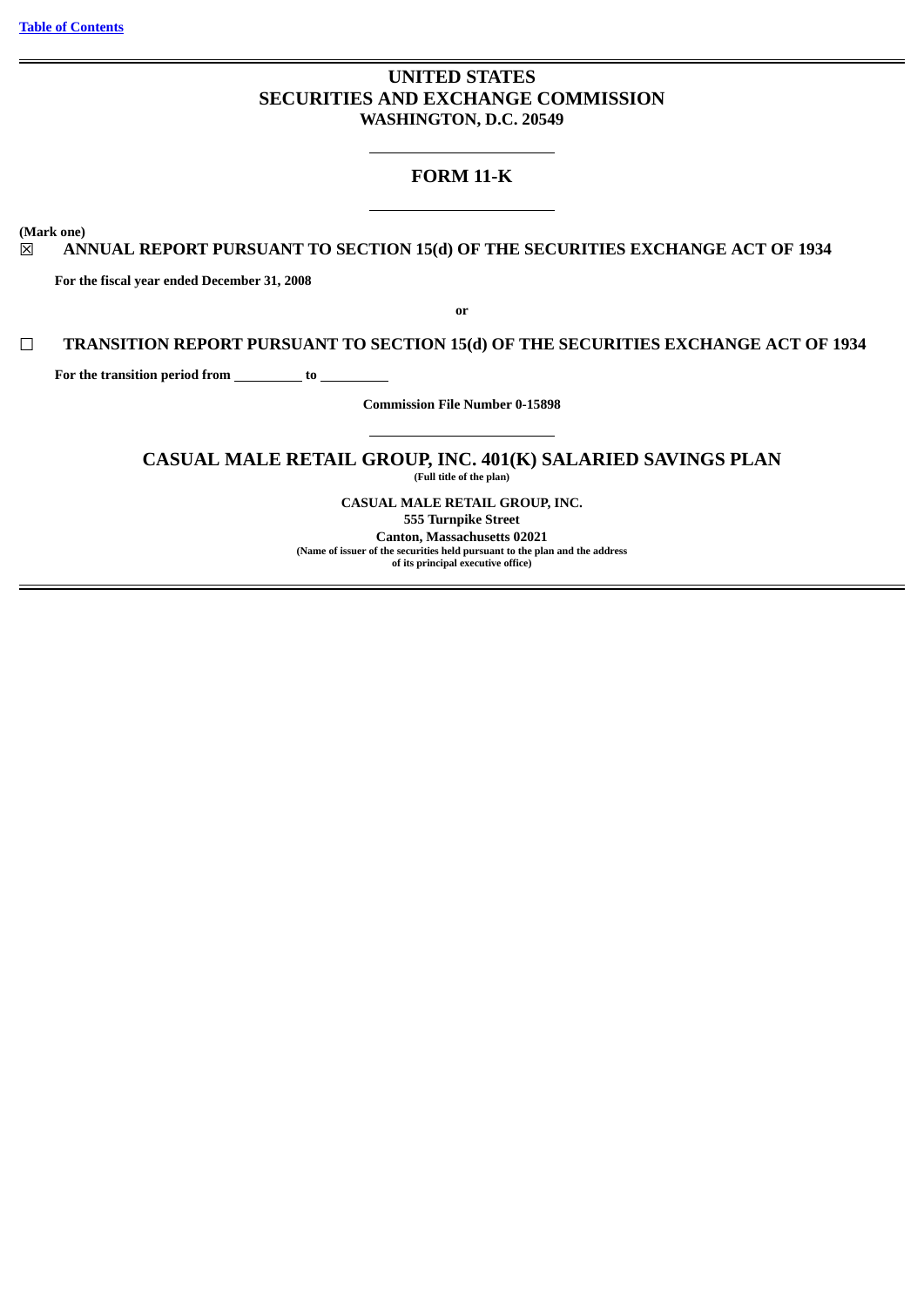Financial Statements and Supplemental Schedule

Year ended December 31, 2008

## **Table of Contents**

<span id="page-1-0"></span>

| <b>Reports of Independent Registered Public Accounting Firms</b>                                       | $1 - 2$        |
|--------------------------------------------------------------------------------------------------------|----------------|
| Statements of Net Assets Available for Benefits as of December 31, 2008 and 2007                       | 3              |
| Statement of Changes in Net Assets Available for Benefits For the Year Ended December 31, 2008         | $\overline{4}$ |
| <b>Notes to Financial Statements</b>                                                                   | $5 - 14$       |
| <b>Supplementary Schedule</b>                                                                          | 15             |
| Schedule H, Line 4i – Schedule of Assets For Investment Purposes<br>At End of Year (December 31, 2008) | 16             |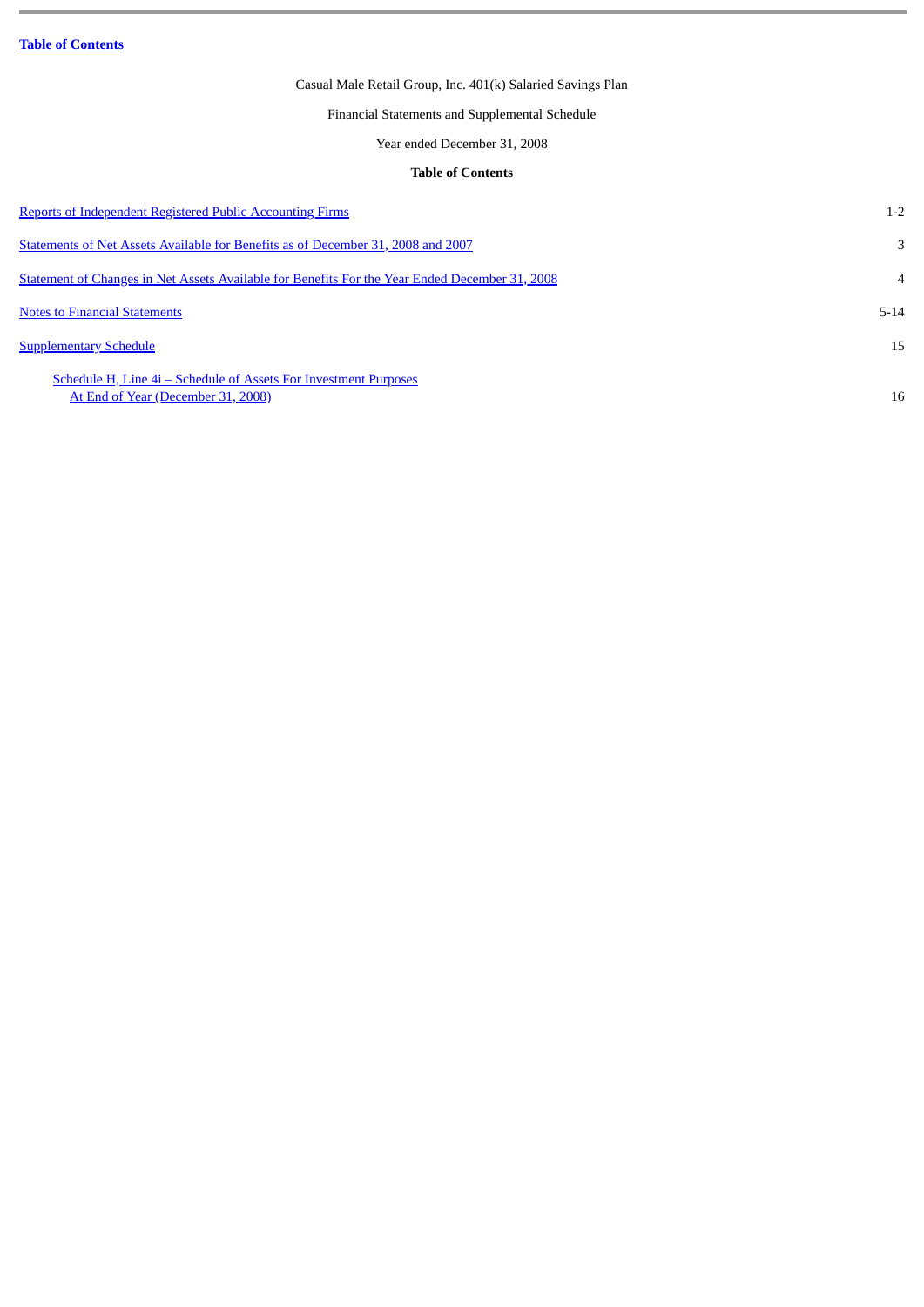## Report of Independent Registered Public Accounting Firm

<span id="page-2-0"></span>To Plan Administrator and Participants Casual Male Retail Group, Inc. 401(k) Salaried Savings Plan

We have audited the accompanying statement of net assets available for benefits of the Casual Male Retail Group, Inc. 401(k) Salaried Savings Plan as of December 31, 2008, and the related statement of changes in net assets available for benefits for the year then ended. These financial statements are the responsibility of the Plan's management. Our responsibility is to express an opinion on these financial statements based on our audit.

We conducted our audit in accordance with standards of the Public Company Accounting Oversight Board (United States). Those standards require that we plan and perform the audit to obtain reasonable assurance about whether the financial statements are free of material misstatement. An audit includes examining, on a test basis, evidence supporting the amounts and disclosures in the financial statements. An audit also includes assessing the accounting principles used and significant estimates made by management, as well as evaluating the overall financial statement presentation. We believe that our audit provides a reasonable basis for our opinion.

In our opinion, the 2008 financial statements referred to above present fairly, in all material respects, the net assets available for benefits of the Plan as of December 31, 2008 and the changes in its net assets available for benefits for the year then ended, in conformity with accounting principles generally accepted in the United States of America.

Our audit was performed for the purpose of forming an opinion on the financial statements taken as a whole. The accompanying supplemental schedule of assets held for investment purposes at end of year (December 31, 2008) is presented for the purpose of additional analysis and is not a required part of the financial statements but is supplementary information required by the Department of Labor's Rules and Regulations for Reporting and Disclosure under the Employee Retirement Income Security Act of 1974. This supplemental schedule is the responsibility of the Plan's management. This supplemental schedule has been subjected to the auditing procedures applied in our audit of the financial statements and, in our opinion, is fairly stated in all material respects in relation to the financial statements taken as a whole.

1

/s/ MHM Mahoney Cohen CPAs (The New York Practice of Mayer Hoffman McCann P.C.)

New York, New York June 29, 2009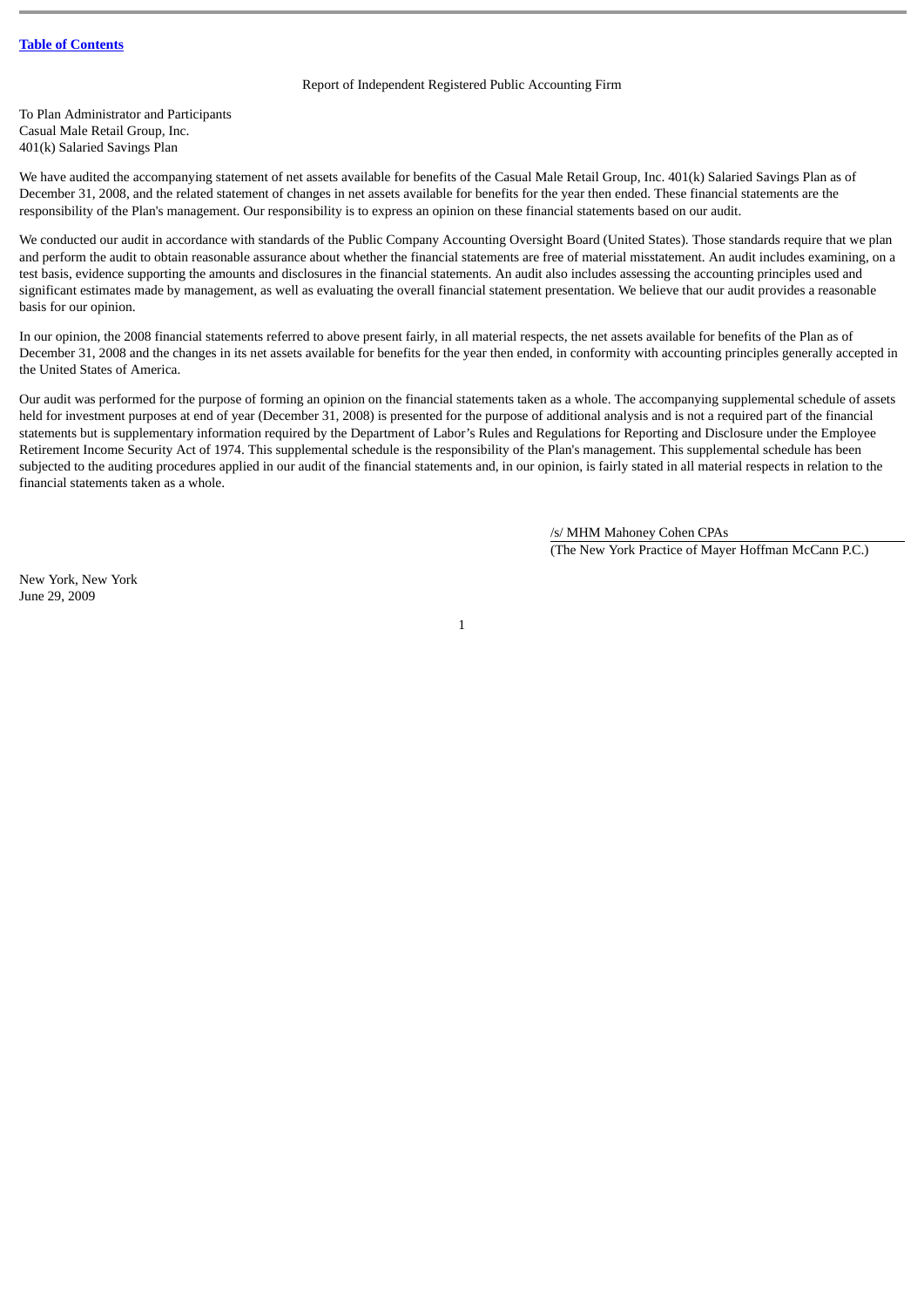## Report of Independent Registered Public Accounting Firm

To Plan Administrator and Participants Casual Male Retail Group, Inc. 401(k) Salaried Savings Plan

We have audited the accompanying statement of net assets available for benefits of the Casual Male Retail Group, Inc. 401(k) Salaried Savings Plan as of December 31, 2007. This financial statement is the responsibility of the Plan's management. Our responsibility is to express an opinion on this financial statement based on our audit.

We conducted our audit in accordance with standards of the Public Company Accounting Oversight Board (United States). Those standards require that we plan and perform the audit to obtain reasonable assurance about whether the financial statements are free of material misstatement. An audit includes examining, on a test basis, evidence supporting the amounts and disclosures in the financial statements. An audit also includes assessing the accounting principles used and significant estimates made by management, as well as evaluating the overall financial statement presentation. We believe that our audit provides a reasonable basis for our opinion.

In our opinion, the 2007 financial statement referred to above presents fairly, in all material respects, the net assets available for benefits of the Plan as of December 31, 2007, in conformity with accounting principles generally accepted in the United States of America.

/s/ Mahoney Cohen & Company, CPA, P.C.

New York, New York June 26, 2008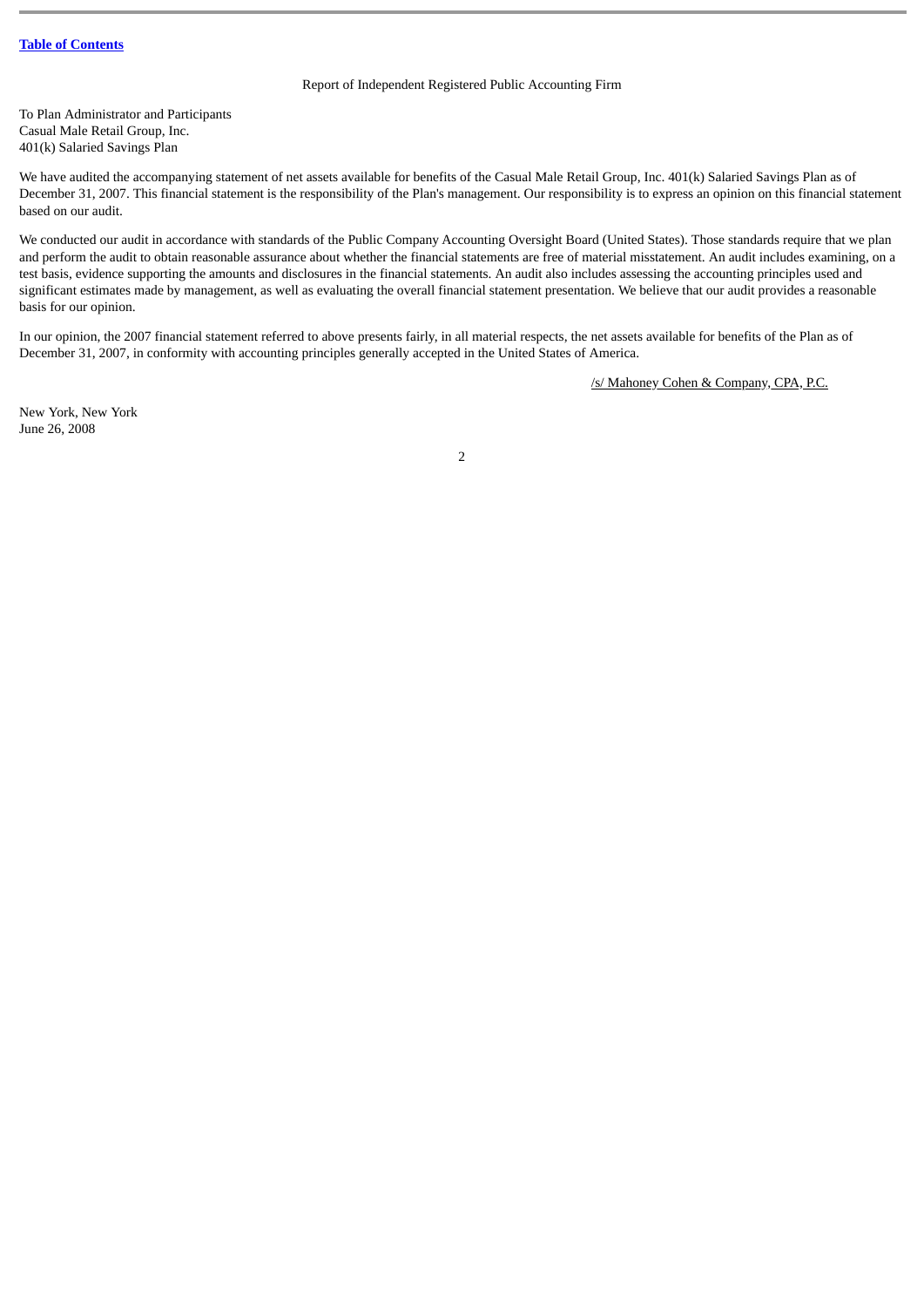Statements of Net Assets Available for Benefits December 31, 2008 and 2007

<span id="page-4-0"></span>

|                                                                                                |              | December 31. |  |
|------------------------------------------------------------------------------------------------|--------------|--------------|--|
|                                                                                                | 2008         | 2007         |  |
| <b>Assets</b>                                                                                  |              |              |  |
| Investments, at fair value (Notes 2 and 3)                                                     | \$16,817,863 | \$27,704,998 |  |
| Participant loans receivable                                                                   | 817,646      | 669,053      |  |
| Total investments at fair value (Note 5)                                                       | 17,635,509   | 28,374,051   |  |
| Employer contributions receivable                                                              | 1,001,294    | 653,512      |  |
| <b>Total Assets</b>                                                                            | 18,636,803   | 29,027,563   |  |
| <b>Liabilities</b>                                                                             |              |              |  |
| Excess deferred compensation contributions (Note 8)                                            | 245          | 4,431        |  |
| Net assets reflecting all investments at fair value                                            | 18,636,558   | 29,023,132   |  |
| Adjustment from fair value to contract value for fully benefit-responsive investment contracts | 118.977      | 14,549       |  |
| Net assets available for benefits                                                              | \$18,755,535 | \$29,037,681 |  |
|                                                                                                |              |              |  |

*See accompanying notes to Financial Statements.*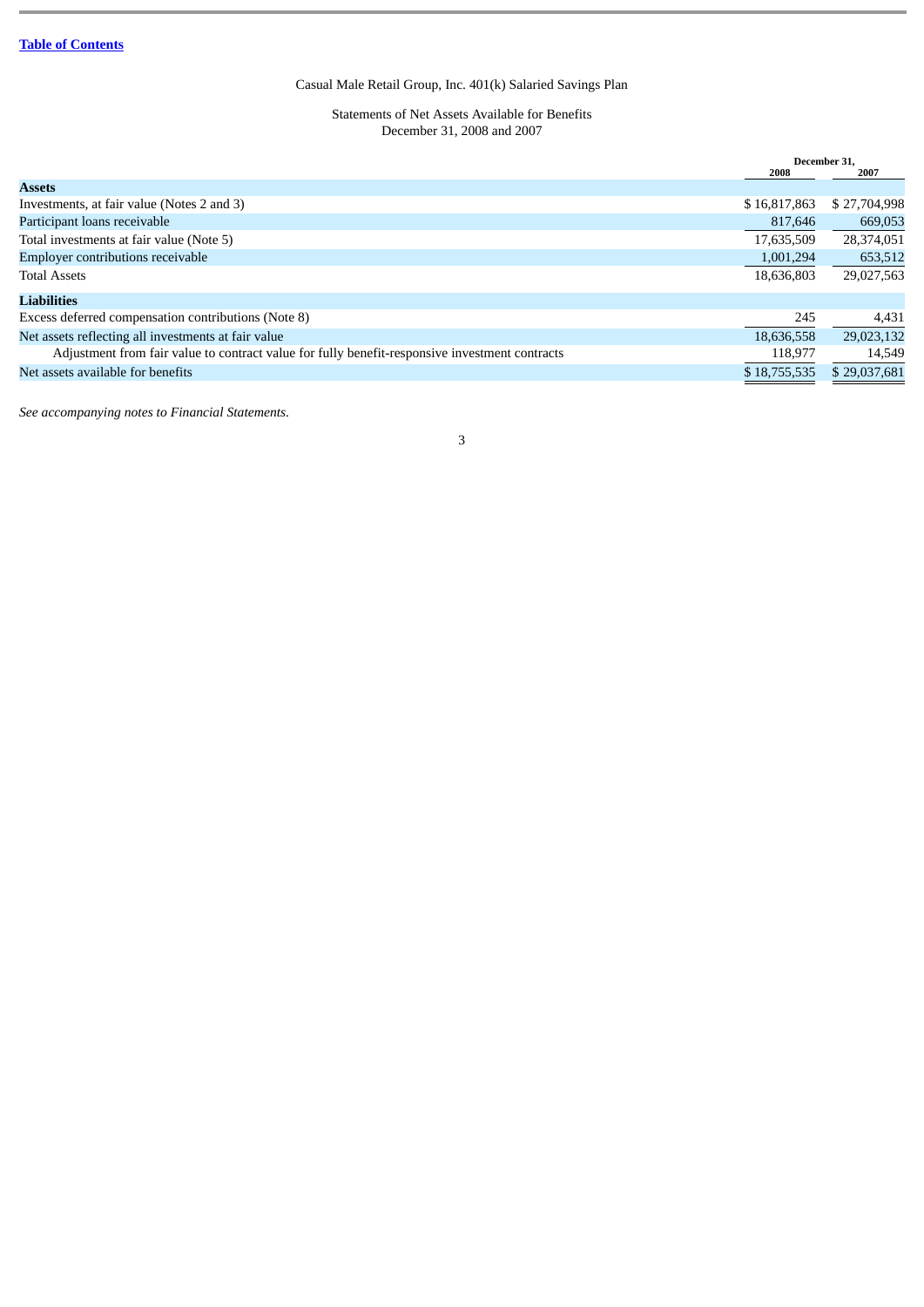Statement of Changes in Net Assets Available for Benefits

Year ended December 31, 2008

<span id="page-5-0"></span>

| Additions to net assets attributed to:                 |                |
|--------------------------------------------------------|----------------|
| Contributions:                                         |                |
| Employee                                               | \$2,320,039    |
| Employer                                               | 1,005,361      |
| Rollovers                                              | 365,145        |
|                                                        | 3,690,545      |
| Transfers into the Plan (Note 1)                       | 36,448         |
| Total additions                                        | 3,726,993      |
| Deductions from net assets attributed to:              |                |
| Investment loss:                                       |                |
| Net depreciation in fair value of investments (Note 3) | 8,668,284      |
| Interest and dividend income                           | (751, 357)     |
| Total investment loss                                  | 7,916,927      |
| Benefits paid directly to participants                 | 5,969,133      |
| <b>Administrative Fees</b>                             | 34,049         |
| Transfers out of the Plan (Note 1)                     | 89,030         |
| <b>Total deductions</b>                                | 14,009,139     |
| Net decrease                                           | (10, 282, 146) |
| Net assets available for benefits at beginning of year | 29,037,681     |
| Net assets available for benefits at end of year       | \$18,755,535   |

4

*See accompanying notes to Financial Statements.*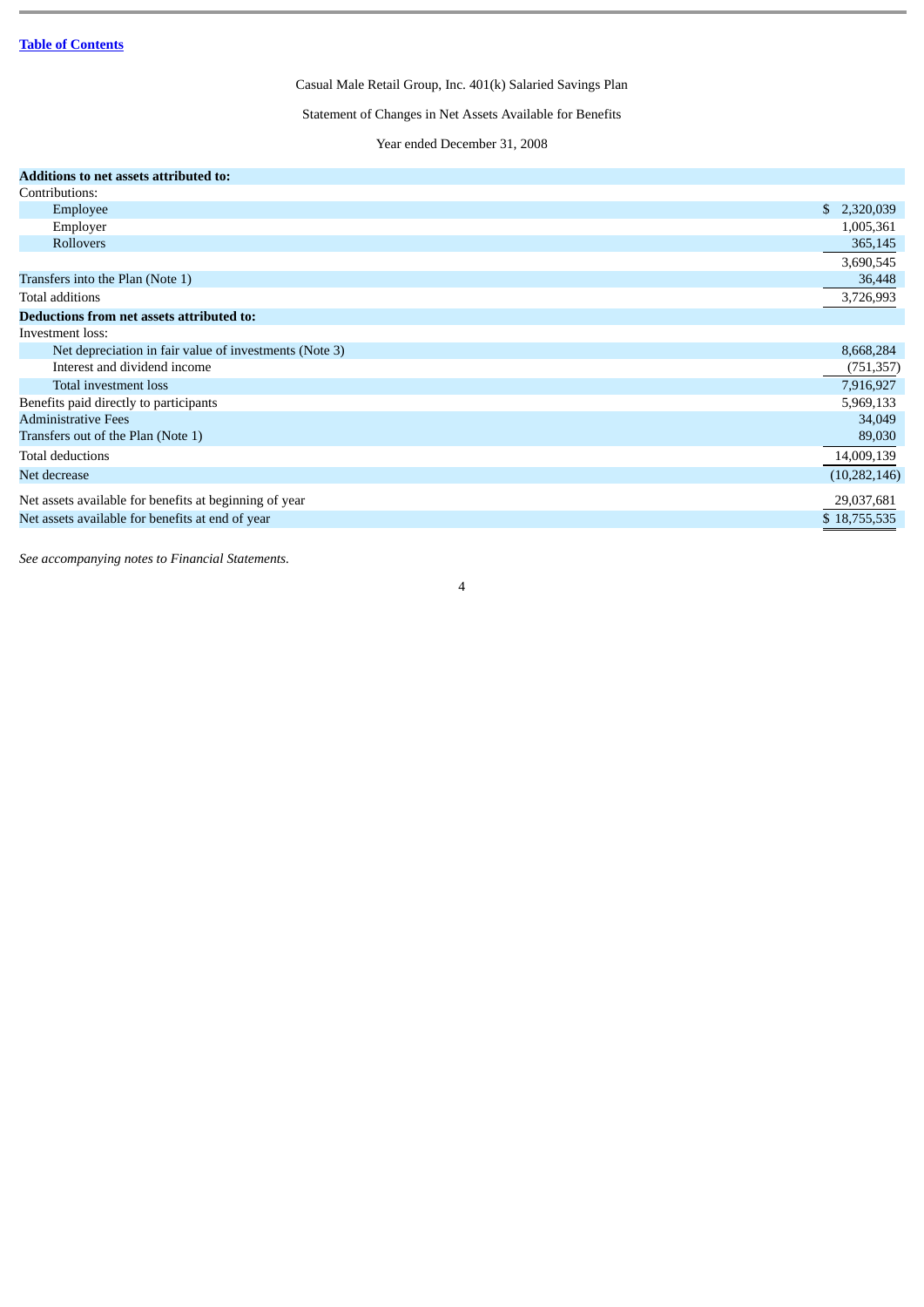#### Notes to Financial Statements

### <span id="page-6-0"></span>Note 1- Description of the Plan

The following description of Casual Male Retail Group, Inc. 401(k) Salaried Savings Plan (the "Plan") provides only general information. Participants should refer to the Plan document for a more complete description of the Plan's provisions.

#### **General**

The Plan is a defined contribution plan covering certain eligible employees of the Casual Male Retail Group, Inc. (the "Company"). The Plan is subject to the provisions of the Employee Retirement Income Security Act of 1974 (ERISA).

#### **Eligibility**

All regular, full-time (as defined in the Plan) salaried employees of the Company who have completed six months of employment and are at least 21 years of age are eligible to participate in the Plan. After completing age and service requirements, the employee can enter the Plan on the first day of any subsequent month.

As participants change positions at the Company, they may change from hourly to salary status or vice versa. Assets transferred to the Casual Male Retail Group, Inc. 401(k) Hourly Savings Plan during the year ended December 31, 2008 were \$89,030. Assets transferred from the Casual Male Retail Group, Inc. 401(k) Hourly Savings Plan during the year ended December 31, 2008 were \$36,448.

#### Contributions

Each year, participants may contribute from 1% to 80% of pretax annual compensation as defined in the Plan, subject to the provisions of ERISA. Participants may also contribute amounts representing distributions from other qualified defined benefit or defined contribution plans.

Effective January 1, 2008, the Plan approved and adopted the Safe Harbor Matching provisions permitted under the Pension Protection Act of 2006. For the year ended December 31, 2008, the Company contributed a match equal to the sum of  $(i)$  100% of the participant's elective deferral for the first 1% of compensation plus ( ii ) 50% of the participant's elective deferral for the next 5% of compensation.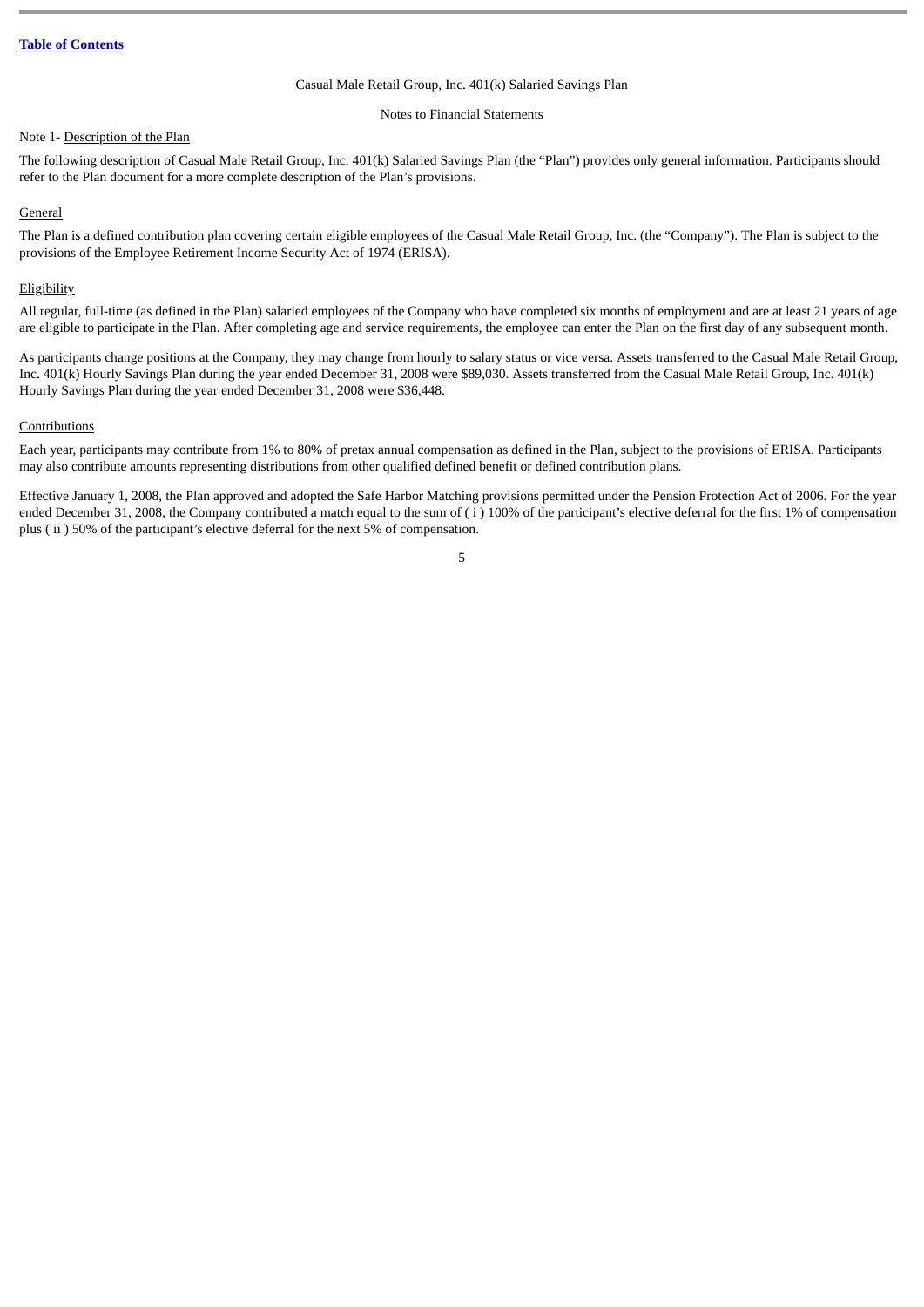Notes to Financial Statements

## Note 1 - Description of the Plan (continued)

#### Automatic Enrollment

Each employee who has satisfied the eligibility requirements shall be automatically enrolled and shall have an amount equal to 5% of their compensation automatically deferred unless the employee affirmatively elects a different elective deferral contribution percentage (including a zero percent election). Unless an eligible employee affirmatively elects not to contribute or changes it's deferral rate, the pre-tax deferral will increase annually by 1% not to exceed 10%.

## Participants' Accounts

Each participant's account is credited with the participant's contributions, the Company's matching contribution, plan earnings, and an allocation of plan expenses. The benefit to which a participant is entitled is the benefit that can be provided from the participant's account.

#### **Forfeitures**

Amounts forfeited under the Plan are used to reduce future employer contributions and administrative expenses. At December 31, 2008 and 2007, forfeited nonvested accounts totaled \$13,028 and \$44,272 respectively.

## **Vesting**

Participants are immediately vested in their contributions plus actual earnings thereon. Vesting in the Company contribution portion of their accounts plus actual earnings thereon is based on years of continuous service. Effective January 1, 2008 a participant is 100% vested after two years of credited service.

#### Investment Options

Upon enrollment in the Plan, a participant may direct their elective contribution and Company contributions into various investment options offered by the Plan.

Participants may change their investment options at any time.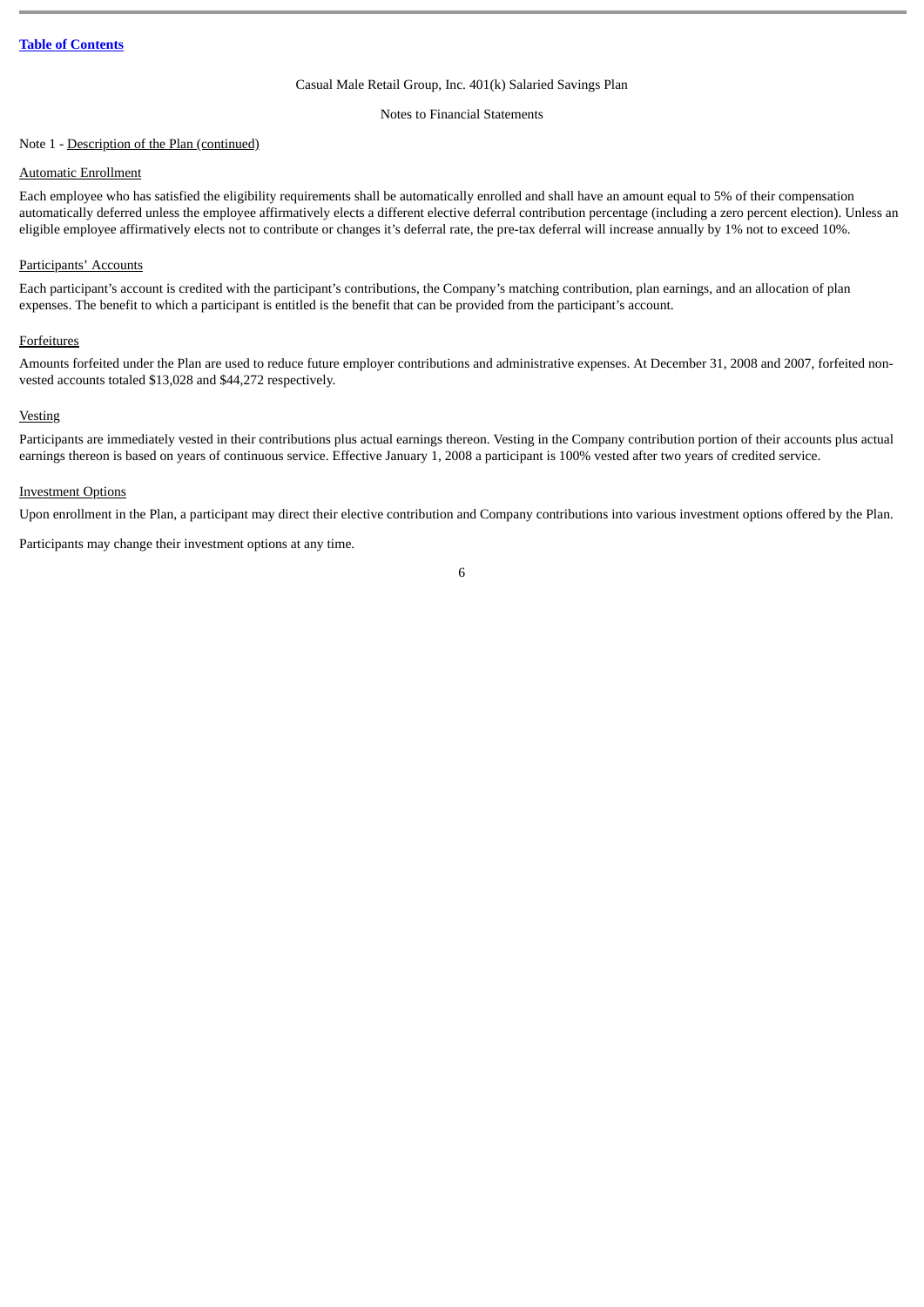Notes to Financial Statements

#### Note 1 - Description of the Plan (continued)

## Participant Loans

Participants may borrow the lesser of \$50,000 reduced by the individual's highest outstanding loan balance during the preceding twelve months or 50% of the individual's vested balance with a minimum of \$1,000 per loan. Loan transactions are treated as a transfer to  $/$  (from) the investment fund from  $/$  (to) the Participant loans fund. Loans are secured by the balance in the participant's account. Loan terms range from one to five years unless the loan is used to purchase a primary residence, in which case the loan may be repaid over a ten-year period. Other restrictions, as specified in the Plan agreement, may apply to a participant's loan transaction. Interest rates range from 4.75% to 9.25% at December 31, 2008. Principal and interest is paid ratably through payroll deductions.

## Plan Expenses

In accordance with the Plan, all administrative expenses may be paid out of the Plan unless paid by the Company. During 2008, certain administrative expenses were paid by the Company.

#### Payment of Benefits

On termination of service for any reason, a participant may receive a lump sum amount equal to the vested value of the participant's vested interest in his or her account, if the vested interest is \$5,000 or less. If the participant's vested interest is over \$5,000, the participant may elect to receive payment in a lump-sum amount or installments paid over a certain number of years selected by the participant.

#### Plan Termination

Although it has not expressed any intent to do so, the Company has the right under the Plan to discontinue its contributions at any time and to terminate the Plan subject to the provisions of ERISA. In the event of a plan termination, participants will become 100% vested in their accounts.

## Note 2 - - Summary of Significant Accounting Policies

## Basis of Accounting

The financial statements have been prepared on the accrual basis of accounting.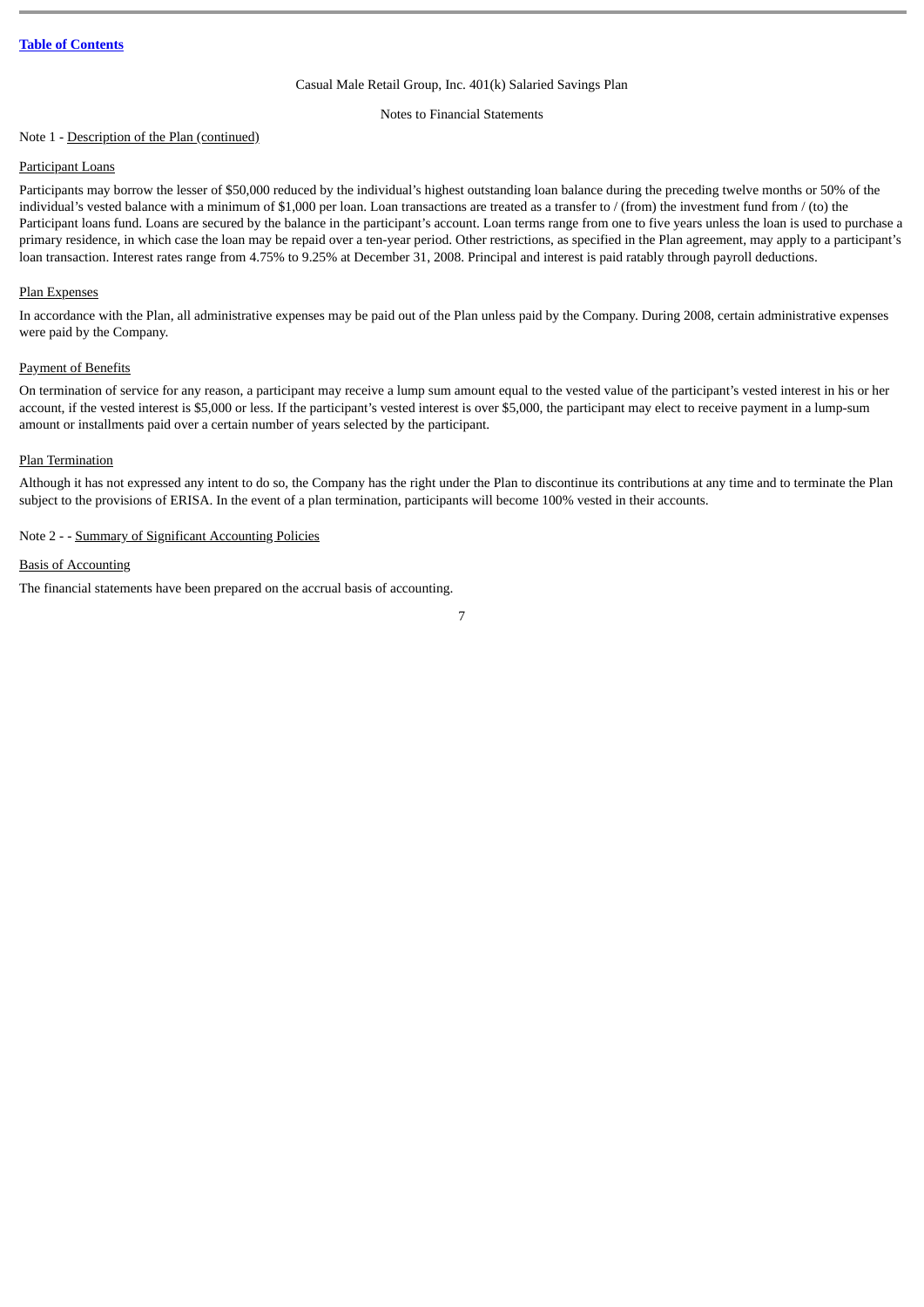Notes to Financial Statements

## Note 2 - Summary of Significant Accounting Policies (Continued)

#### Basis of Accounting (continued)

The Fidelity Advisor Stable Value Fund invests in fully benefit-responsive investment contracts which are reported at fair value (see Note 5); however, contract value is the relevant measurement attribute for that portion of the net assets available for benefits attributable to fully benefit-responsive investment contracts because contract value is the amount participants would receive if they were to initiate permitted transactions under the terms of the plan. The Statement of Net Assets Available for Benefits presents the fair value of the investment contracts as well as the adjustment of the fully benefit-responsive investment contracts from fair value to contract value. The Statement of Changes in Net Assets Available for Benefits is prepared on a contract value basis.

#### Investment Valuation

Investments are stated at fair value. Fair value is the price that would be received to sell an asset or paid to transfer a liability in an orderly transaction between market participants at the measurement date (an exit price). See Note 5 for further discussion of fair value measurements.

Purchases and sales of securities are recorded on a trade-date basis. Interest income is recorded on the accrual basis. Dividends are recorded on the ex-dividend date. Net depreciation includes the plan's gains and losses on investments bought and sold as well as held during the year.

## Use of Estimates

The preparation of financial statements in conformity with accounting principles generally accepted in the United States of America requires management to make estimates and assumptions that affect the reported amounts of assets and liabilities and changes therein and disclosure of contingent assets and liabilities. Actual results could differ from those estimates.

#### Payment of Benefits

Benefits are recorded when paid.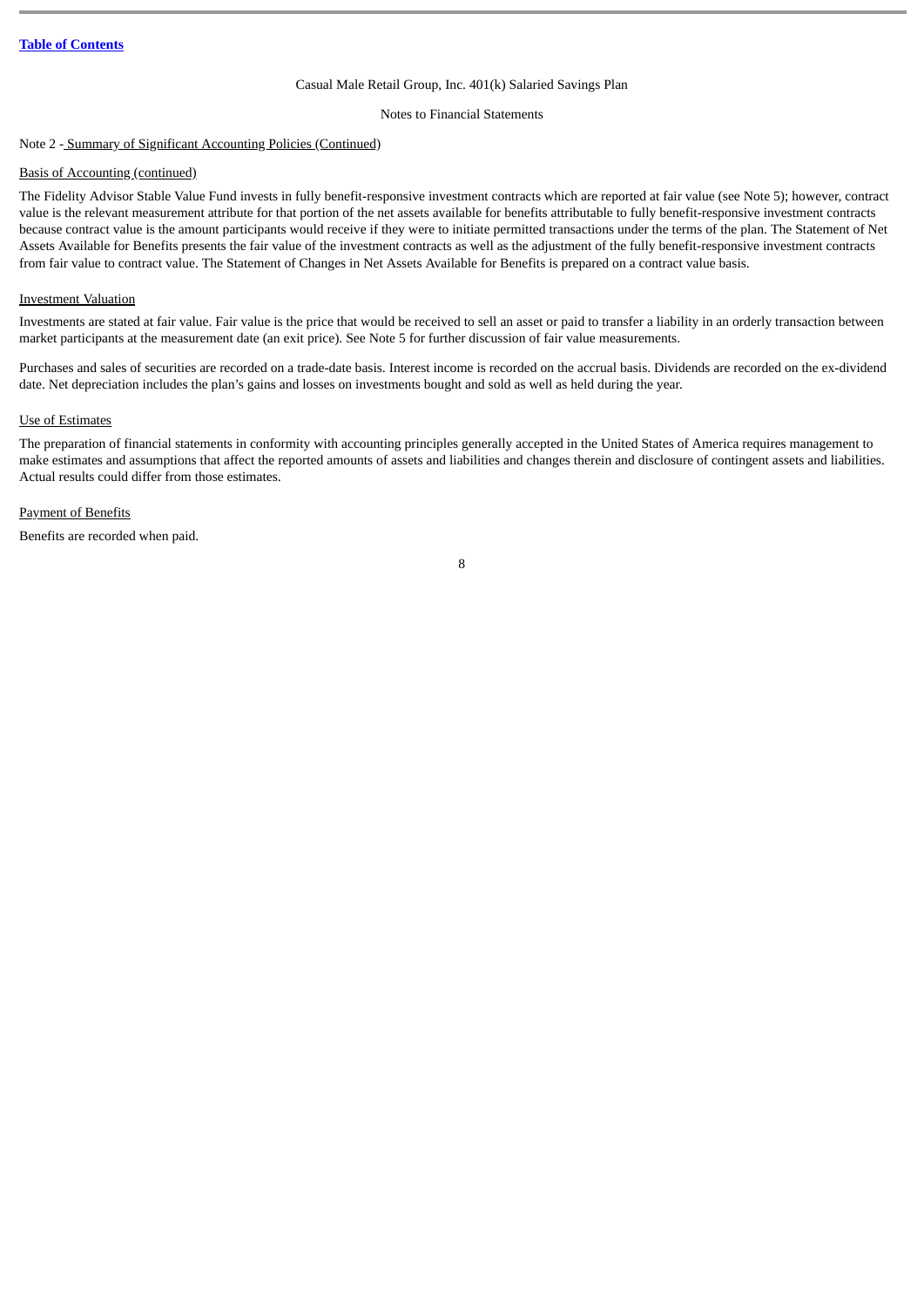## Notes to Financial Statements

## Note 3- Investments

During 2008, the Plan's investments (including investments purchased, sold as well as held during the year) depreciated in fair value as follows:

|              | <b>Net Depreciation</b><br>in Fair Value of<br>Investments |
|--------------|------------------------------------------------------------|
| Mutual funds | \$ (8,470,002)                                             |
| Common Stock | (198, 282)                                                 |
|              | (8,668,284)                                                |
|              |                                                            |

Investments that represent 5% or more of the Plan's net assets available for benefits as follows:

|                                      |              | December 31. |              |       |
|--------------------------------------|--------------|--------------|--------------|-------|
|                                      | 2008         |              | 2007         |       |
| Fidelity Advisor Stable Value Fund * | \$4,457,492  | 23.8%        | \$ 3,674,041 | 12.7% |
| JP Morgan Equity Index               | 1,703,029    | 9.1%         | 2,919,883    | 10.1% |
| <b>Fidelity Advisor Freedom 2005</b> | 1,635,784    | 8.7%         | 2,270,850    | 7.8%  |
| T Rowe Price Growth Stock            | 1,364,018    | 7.3%         | 3,285,685    | 11.3% |
| <b>Federated Bond Fund</b>           | 1,127,412    | 6.0%         |              |       |
| Fidelity Advisor Freedom 2010        |              |              | 3,002,870    | 10.3% |
| Goldman Sachs Large Cap Value        |              |              | 1,590,136    | 5.5%  |
| Columbia Acorn Small Cap Value II    |              |              | 1,468,648    | 5.1%  |
|                                      | \$10,287,735 | 54.9%        | \$18,212,113 | 62.8% |
|                                      |              |              |              |       |

\* The amount represents contract value for this investment

## Note 4- Non Participant Directed Investments

Information about the net assets and the significant components of the change in net assets relating to the non participant directed investments is as follows: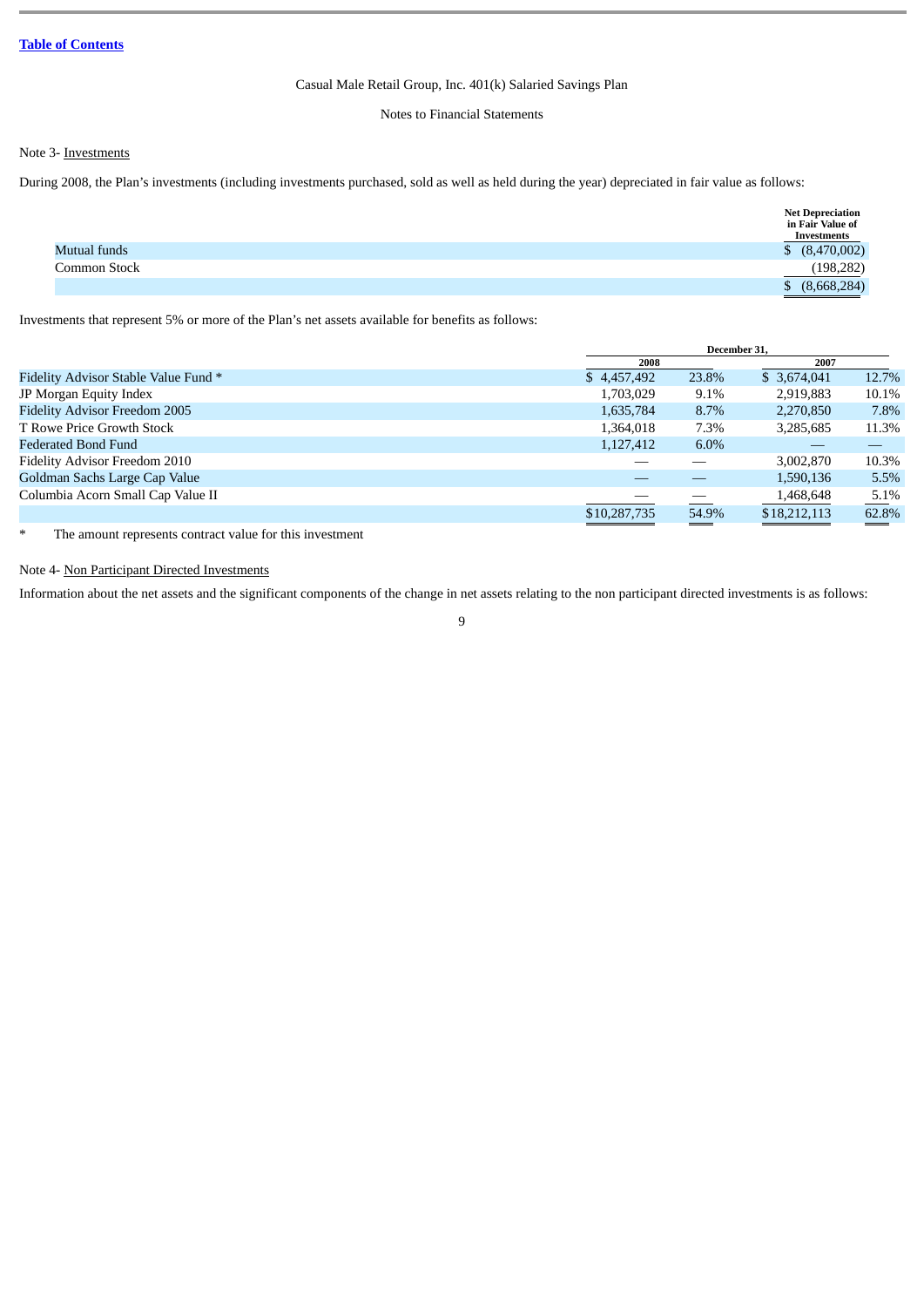## Notes to Financial Statements

#### Note 4- Non Participant Directed Investments (continued)

Net assets:

|                                           |        | December 31, |
|-------------------------------------------|--------|--------------|
|                                           | 2008   | 2007         |
| <b>Fidelity Advisor Stable Value Fund</b> | 13.028 | \$44,272     |
|                                           |        |              |

Changes in net assets:

|                                    | <b>Year Ended</b>        |
|------------------------------------|--------------------------|
|                                    | <b>December 31, 2008</b> |
| Interest and dividend income       | 629                      |
| Current year forfeitures           | 12,625                   |
| Forfeiture used for employer match | (44, 498)                |
|                                    | (31, 244)                |

## Note 5- Fair Value Measurements

Effective January 1, 2008, the Plan adopted FASB Statement No. 157, *Fair Value Measurements,* which establishes a framework for measuring fair value. That framework provides a fair value hierarchy that prioritizes the inputs to valuation techniques used to measure fair value. The hierarchy gives the highest priority to unadjusted quoted prices in active markets for identical assets or liabilities (level 1 measurements) and the lowest priority to unobservable inputs (level 3 measurements). The three levels of the fair value hierarchy under FASB Statement No. 157 are described as follows:

Level 1 Inputs to the valuation methodology are unadjusted quoted prices for identical assets or liabilities in active markets that the plan has the ability to access.

## Level 2 Inputs to the valuation methodology include

- Quoted prices for similar assets or liabilities in active markets;
- Quoted prices for identical or similar assets or liabilities in inactive markets;
- Inputs other than quoted prices that are observable for the asset or liability;
- Inputs that are derived principally from or corroborated by observable market data by correlation or other means.

If the asset or liability has a specified (contractual) term, the level 2 input must be observable for substantially the full term of the asset or liability.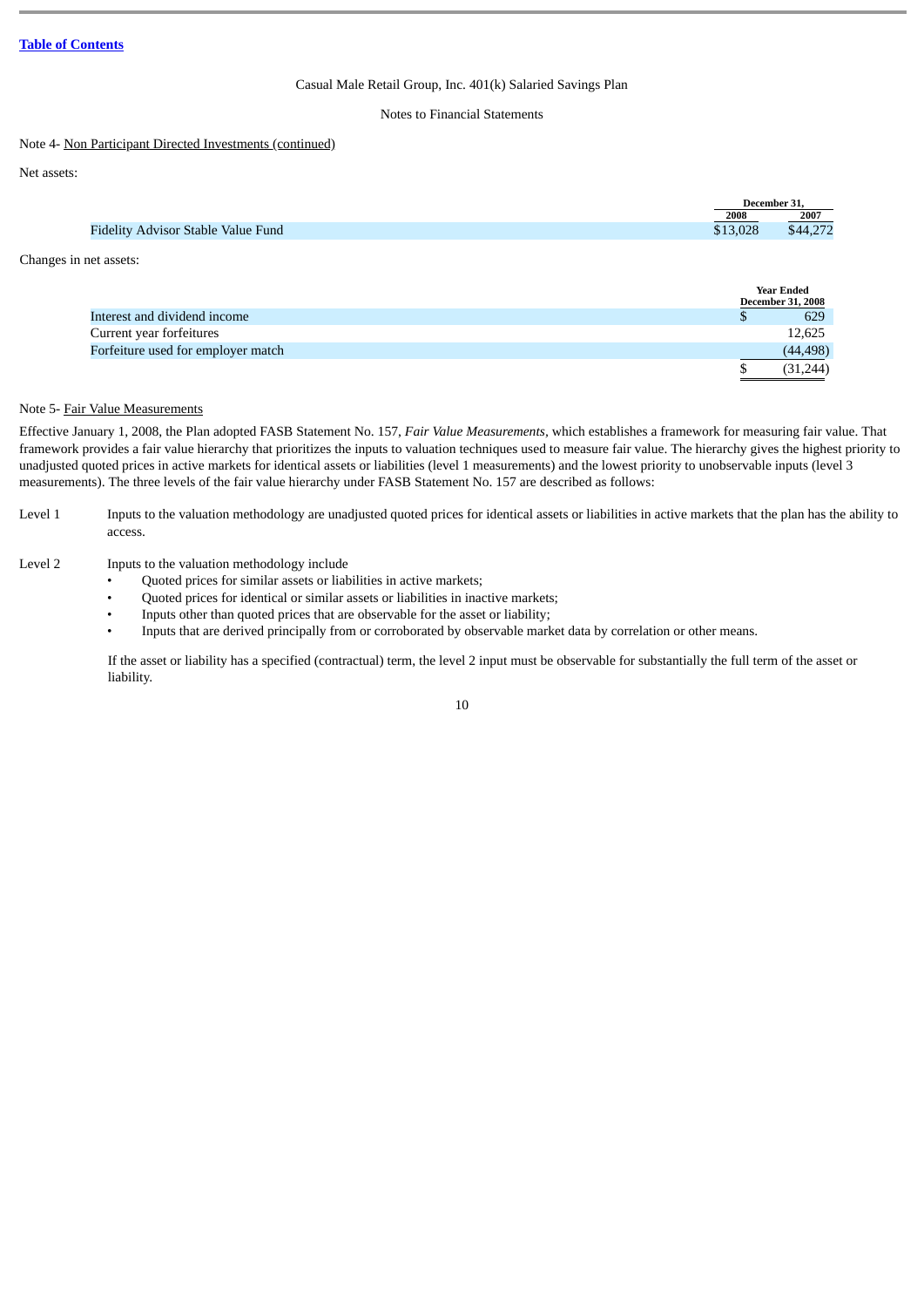Notes to Financial Statements

#### Note 5 - Fair Value Measurements (continued)

Level 3 Inputs to the valuation methodology are unobservable and significant to the fair value measurement.

The asset or liability's fair value measurement level within the fair value hierarchy is based on the lowest level of any input that is significant to the fair value measurement. Valuation techniques used need to maximize the use of observable inputs and minimize the use of unobservable inputs.

Following is a description of the valuation methodologies used for assets measured at fair value. There have been no changes in the methodologies used at December 31, 2008 and 2007.

*Common stocks:* Valued at the closing price reported on the active market on which the individual securities are traded.

*Mutual funds:* Valued at the net asset value (NAV) of shares held by the plan at year end.

*Participant loans:* Valued at amortized cost, which approximates fair value.

*Fidelity Advisor Stable Value Fund:* Valued at fair value by discounting the related cash flows based on current yields of similar instruments with comparable durations considering the credit-worthiness of the issuer of the specific instruments of the fund at year-end.

The preceding methods described may produce a fair value calculation that may not be indicative of net realizable value or reflective of future fair values. Furthermore, although the plan believes its valuation methods are appropriate and consistent with other market participants, the use of different methodologies or assumptions to determine the fair value of certain financial instruments could result in a different fair value measurement at the reporting date.

11

The following table sets forth by level, within the fair value hierarchy, the plan's assets at fair value as of December 31, 2008.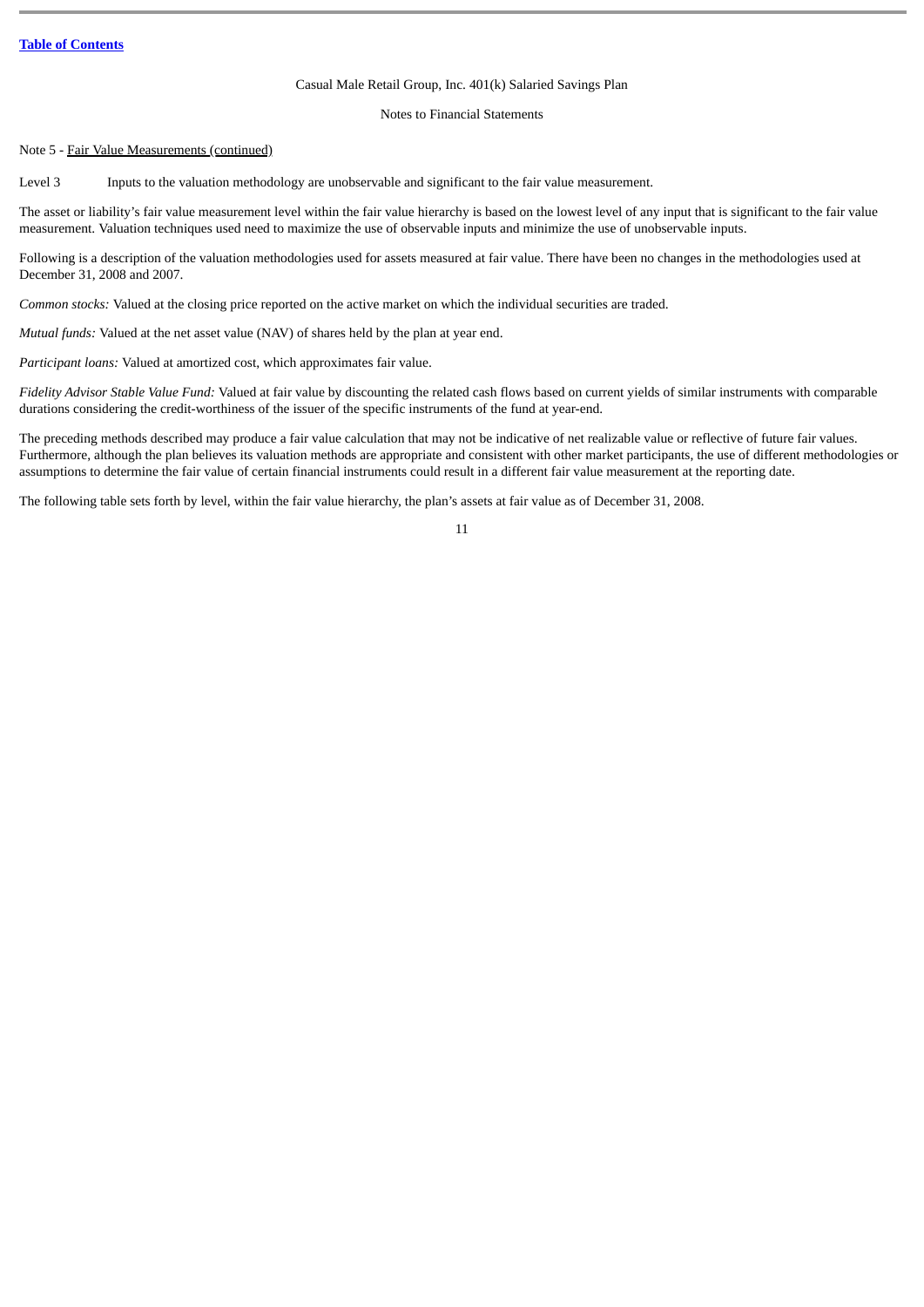Notes to Financial Statements

## Note 5- Fair Value Measurements (continued)

#### *Assets at Fair Value as of December 31, 2008*

|                                 | Level 1      | <b>Level 2</b> | <b>Level 3</b>                  | <b>Total</b> |
|---------------------------------|--------------|----------------|---------------------------------|--------------|
| Mutual Funds                    | \$12,429,317 |                |                                 | 12.428.124   |
| Common Stocks                   | 50,031       |                | $\hspace{0.05cm}$               | 50,031       |
| <b>Common Collective Trusts</b> |              | 4,338,515      | $\hspace{0.1mm}-\hspace{0.1mm}$ | 4,338,515    |
| Participant Loans               |              |                | 817.646                         | 817,646      |
| Total assets at fair value      | \$12,479,348 | \$4,338,515    | \$817,646                       | \$17,635,509 |

The following table sets forth a summary of changes in the fair value of the plan's level 3 assets for the year ended December 31, 2008.

|                                                    | Participant<br><b>loans</b>                    |
|----------------------------------------------------|------------------------------------------------|
| Balance, beginning of year                         | \$669,053                                      |
| Purchases, sales, issuances, and settlements (net) | 148,593                                        |
| Balance, end of year                               | \$817,646<br>and the control of the control of |

## Note 6—Risks and Uncertainties

The Plan invests in various investment securities. Investment securities are exposed to various risks such as interest rate, market and credit risks. Due to the level of risk associated with certain investment securities, it is at least reasonably possible that changes in the values of investment securities will occur in the near term and that such changes could materially affect participants' account balances and the amounts reported in the statements of net assets available for benefits.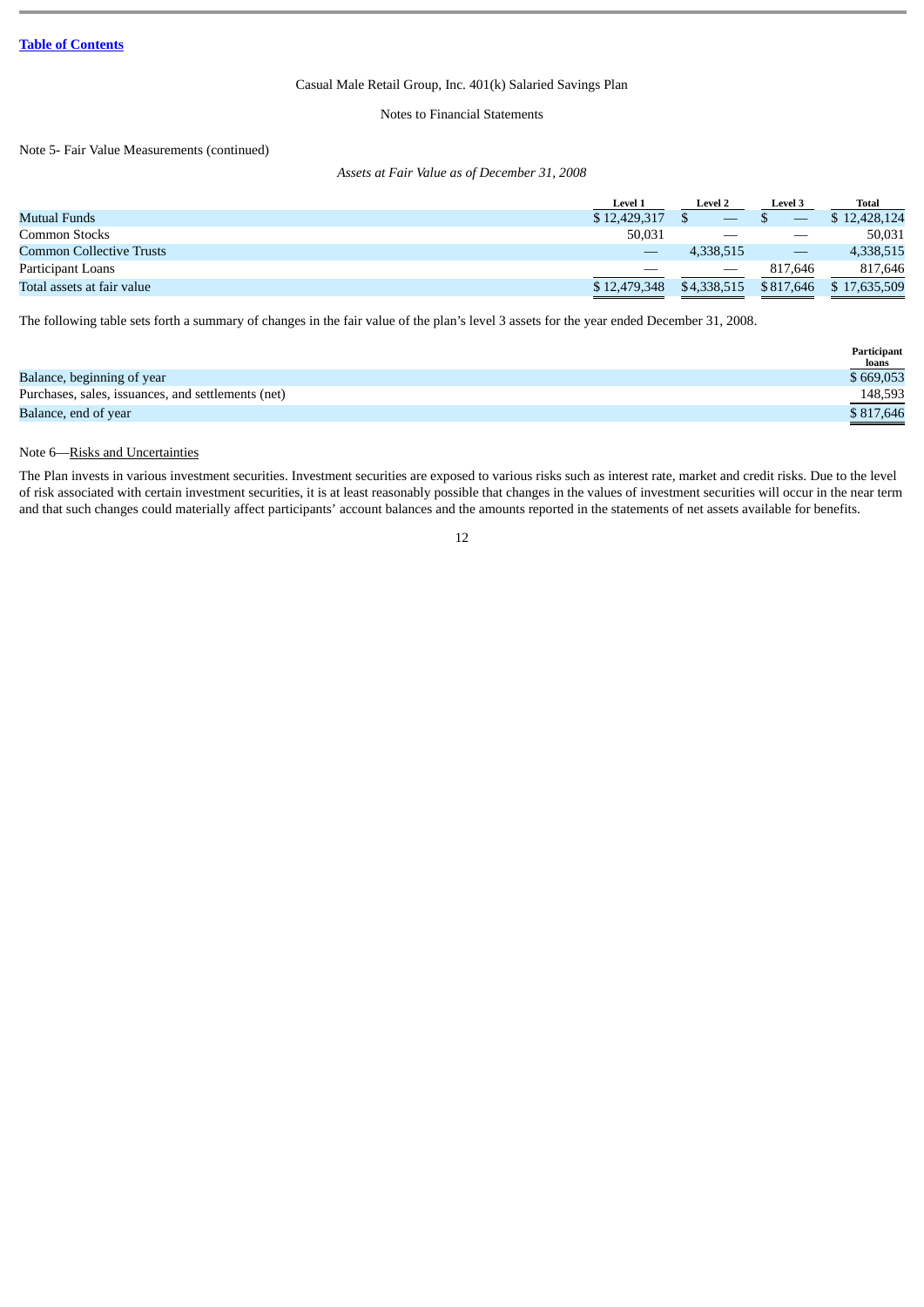#### Notes to Financial Statements

### Note 7—Income Tax Status

The underlying non-standardized prototype plan has received an opinion letter from the Internal Revenue Service (IRS) dated August 9, 2002 stating that the form of the plan is qualified under Section 401 of the Internal Revenue Code (the "Code") and, therefore, the related trust is tax-exempt. In accordance with Revenue Procedure 2002-6 and Announcement 2001-77, the Plan Sponsor has determined that it is eligible to and has chosen to rely on the current IRS prototype plan opinion letter. Once qualified, the Plan is required to operate in conformity with the Code to maintain its qualification. The Plan has been amended since receiving the determination letter. However, the plan administrator believes the Plan is being operated in compliance with the applicable requirements of the Code and, therefore, believes that the Plan is qualified and the related trust is tax-exempt.

## Note 8 – Excess Deferred Compensation Contributions

Excess contributions to the Plan for the year ended December 31, 2008 were \$ 1,242. Prior to March 15, 2009, \$245 was paid and is shown as a deduction against contributions for the year ended December 31, 2008. Subsequent to March 15, 2009, \$997 was paid and will be shown as a distribution for the year ended December 31, 2009.

Excess contributions to the Plan for the year ended December 31, 2007 were \$12,370. The Plan returned \$4,431 of the excess contribution to the participants on March 10, 2008, \$387 was paid in 2008 and \$7,552 can be used as catch up contributions. The \$4,431 is recorded as a deduction from contributions for the year ended December 31, 2007, the \$7,552 is shown as a contribution for the year ended December 31, 2008 and the \$387 is shown as distributions for the year ended December 31, 2008.

## Note 9- Reconciliation of Financial Statement to Form 5500

The following is a reconciliation of net assets available for benefits according to the financial statements to Form 5500 December 31, 2008 and 2007:

|                                                                                                     | 2008         | 2007         |
|-----------------------------------------------------------------------------------------------------|--------------|--------------|
| Net assets available for benefits per the financial statements                                      | \$18,755,535 | \$29,037,681 |
| Less: Adjustment from fair value to contract value for fully benefit-responsive investment contract | (118, 977)   | (14,549)     |
| Net assets available for benefits per Form 5500                                                     | \$18,636,558 | \$29,023,132 |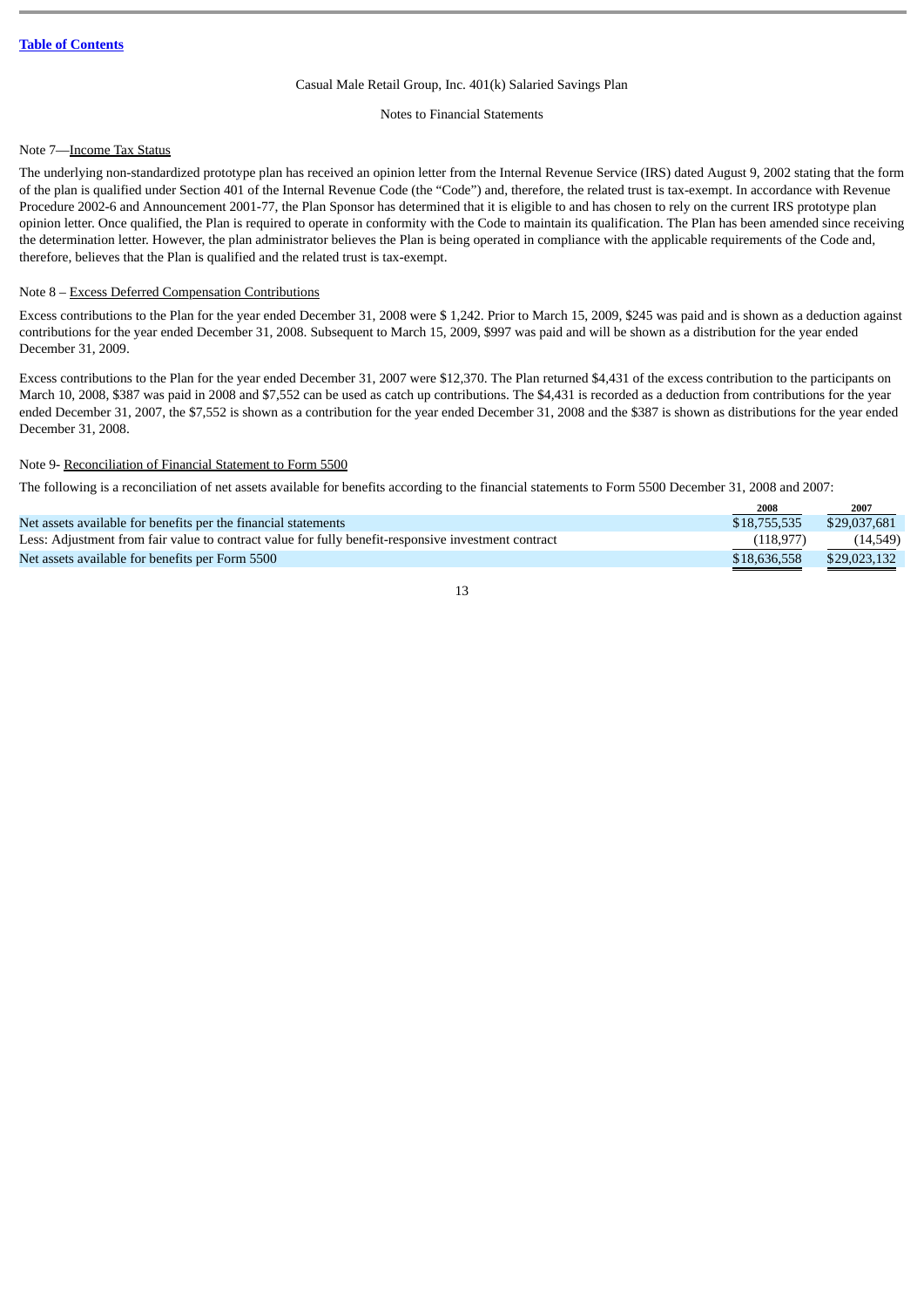## Notes to Financial Statements

## Note 9 - Reconciliation of Financial Statement to Form 5500 (continued)

The following is a reconciliation of net depreciation in fair value of investments and interest and dividend income for the year ended December 31, 2008 per the financial statements to Form 5500:

| Net depreciation in fair value of investments and interest and dividend |               |
|-------------------------------------------------------------------------|---------------|
| income per the financial statements                                     | \$(7,916,927) |
| Add: Adjustment from fair value to contract value for fully benefit-    |               |
| responsive investment contracts in 2008                                 | (118, 977)    |
| Less: Adjustment from fair value to contract value for fully benefit-   |               |
| responsive investment contracts in 2007                                 | 14,549        |
| Net depreciation in fair value of investments and interest and dividend |               |
| income per Form 5500                                                    | \$(8,021,355) |
|                                                                         |               |

## Note 10 - Subsequent Event

Effective May 31, 2009, the Company has cancelled the Safe Harbor Matching contribution. While there is no immediate intent to match the participant's deferrals beyond pay period ending May 31, 2009, the Company retains the right to make a discretionary matching contribution.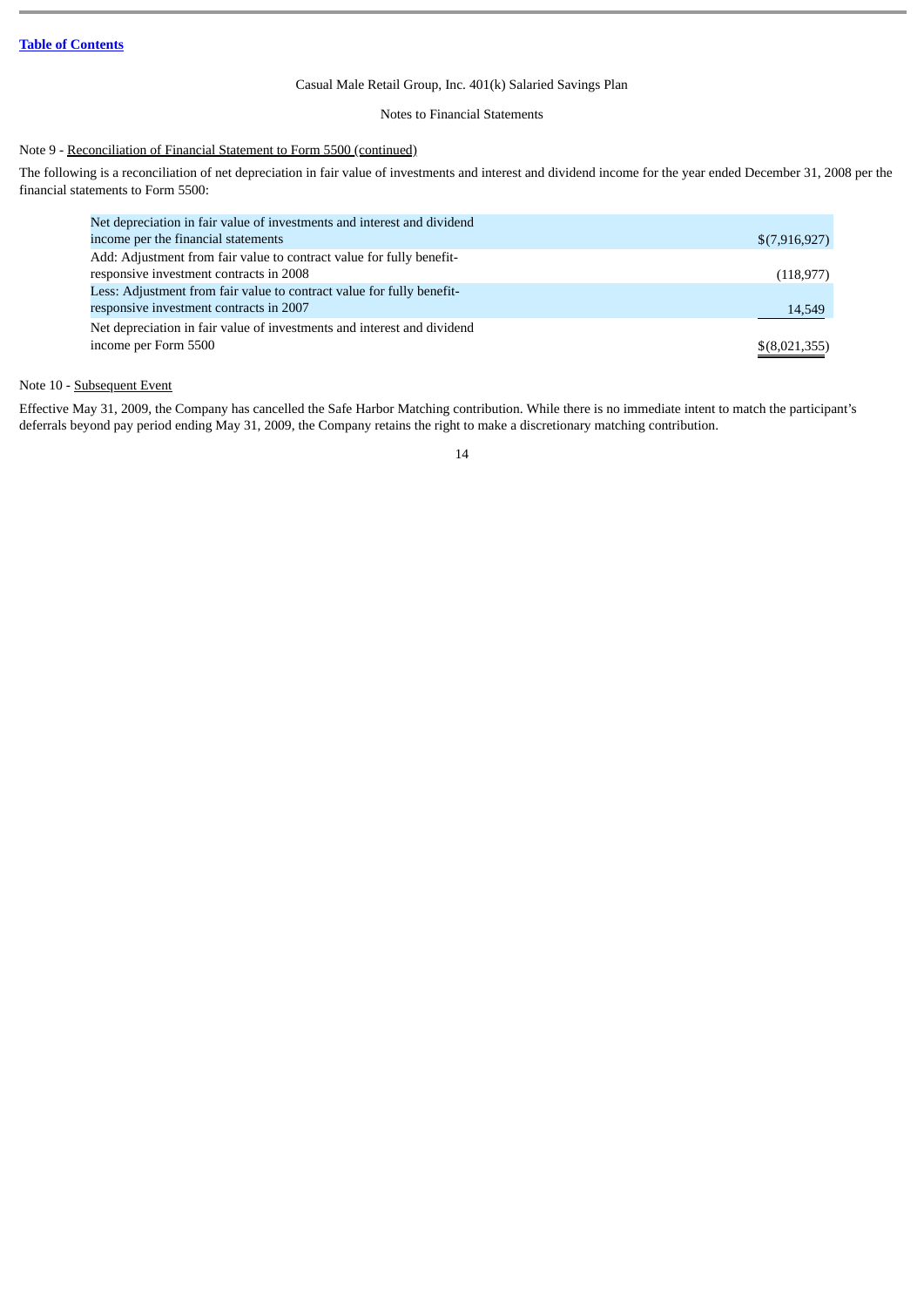# <span id="page-16-0"></span>**Supplementary Schedule**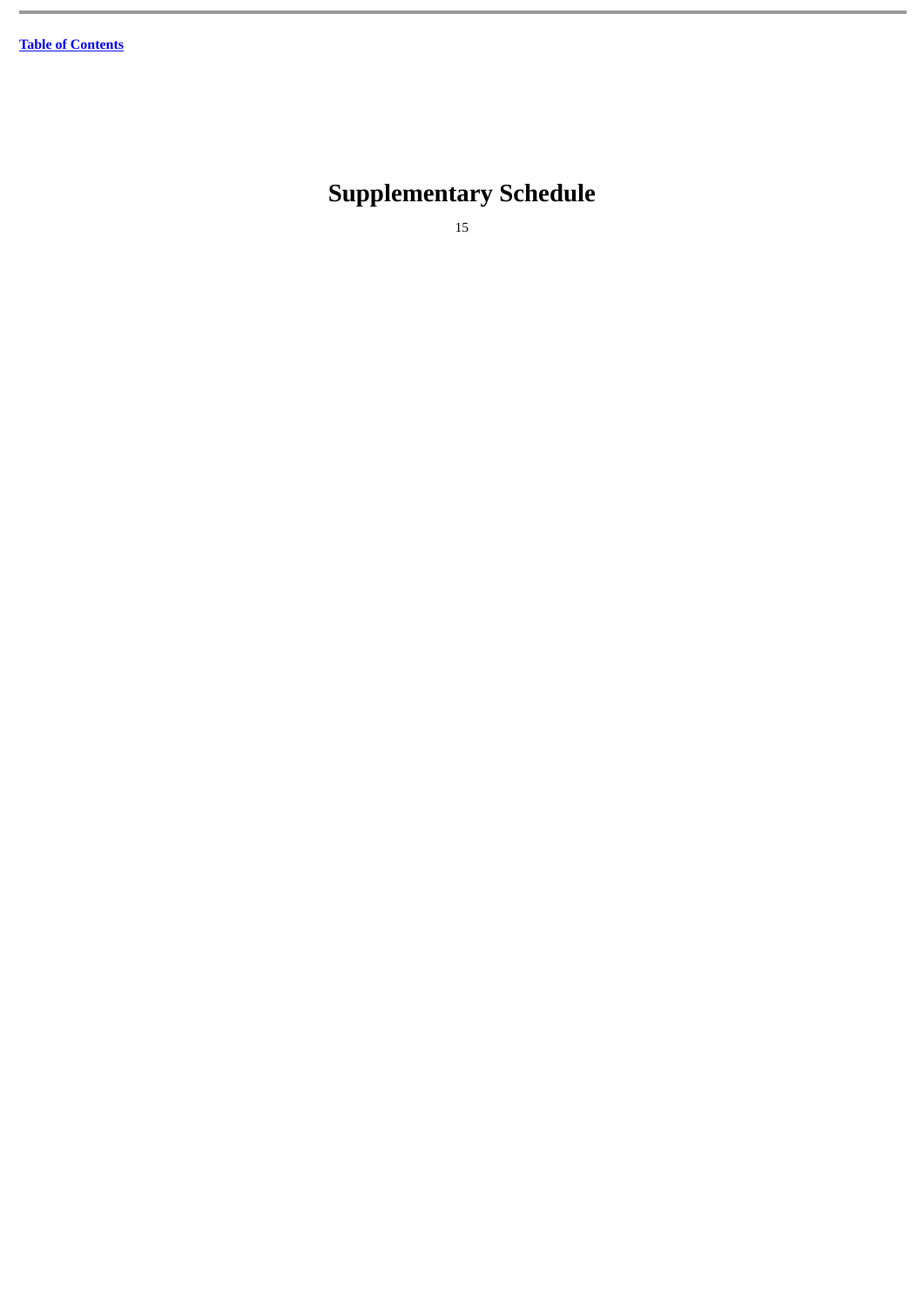## EIN: 04-2623104/Plan Number: 004

## Schedule H, Line 4i – Schedule of Assets Held For Investment Purposes at End of Year (December 31, 2008)

<span id="page-17-0"></span>

| <b>Identity of Issue,</b><br>Borrower, Lessor,<br>or Similar Party | <b>Description of investment including</b><br>maturity date, rate of interest,<br>collateral, par, or maturity value | <b>Shares/Unit</b> | <b>Current Value</b> |
|--------------------------------------------------------------------|----------------------------------------------------------------------------------------------------------------------|--------------------|----------------------|
| Commingled funds                                                   |                                                                                                                      |                    |                      |
| held through                                                       |                                                                                                                      |                    |                      |
| Fidelity                                                           |                                                                                                                      |                    |                      |
| Investments:                                                       |                                                                                                                      |                    |                      |
|                                                                    | * Fidelity Advisor Stable Value Fund (1)                                                                             | 4,457,492          | \$<br>4,338,515      |
| Mutual funds held                                                  |                                                                                                                      |                    |                      |
| through Fidelity                                                   |                                                                                                                      |                    |                      |
| Investments:                                                       |                                                                                                                      |                    |                      |
|                                                                    | $Cash - interest bearing$                                                                                            |                    | 1,193                |
|                                                                    | * Fidelity Advisor Leveraged Company                                                                                 |                    |                      |
|                                                                    | Stock                                                                                                                | 34,602             | 603,111              |
|                                                                    | * Fidelity Advisor High Income Adv                                                                                   | 14,177             | 80,668               |
|                                                                    | * Fidelity Advisor Strategic Income                                                                                  | 24,062             | 235,081              |
|                                                                    | * Fidelity Advisor Freedom 2010                                                                                      | 47,112             | 406,104              |
|                                                                    | * Fidelity Advisor Freedom 2020                                                                                      | 65,560             | 561,191              |
|                                                                    | * Fidelity Advisor Freedom 2030                                                                                      | 20,928             | 176,213              |
|                                                                    | * Fidelity Advisor Freedom 2040                                                                                      | 21,152             | 177,250              |
|                                                                    | * Fidelity Advisor Freedom Income                                                                                    | 68                 | 606                  |
|                                                                    | * Fidelity Advisor Freedom 2005                                                                                      | 192,899            | 1,635,784            |
|                                                                    | * Fidelity Advisor Freedom 2015                                                                                      | 37,687             | 320,715              |
|                                                                    | * Fidelity Advisor Freedom 2025                                                                                      | 50,475             | 409,349              |
|                                                                    | * Fidelity Advisor Freedom 2035                                                                                      | 37,485             | 296,130              |
|                                                                    | * Fidelity Advisor Freedom 2045                                                                                      | 15,558             | 100,815              |
|                                                                    | * Fidelity Advisor Freedom 2050                                                                                      | 3,358              | 21,257               |
|                                                                    | <b>Federated Bond Fund</b>                                                                                           | 152,559            | 1,127,412            |
|                                                                    | Columbia Acorn USA                                                                                                   | 17,537             | 278,837              |
|                                                                    | First American Midcap Value                                                                                          | 22,345             | 349,917              |
|                                                                    | Columbia Acorn International                                                                                         | 34,840             | 802,377              |
|                                                                    | Columbia Acorn Small Cap Val II                                                                                      | 32,102             | 282,180              |
|                                                                    | JP Morgan Equity Index                                                                                               | 82,994             | 1,703,029            |
|                                                                    | Columbia Acorn A                                                                                                     | 20,765             | 357,582              |
|                                                                    | Goldman Sachs Large Cap Value                                                                                        | 79,113             | 677,211              |
|                                                                    | Alliance Bernstein International Value                                                                               | 44,785             | 461,287              |
|                                                                    | T Rowe Price Growth Stock                                                                                            | 71,753             | 1,364,018            |
| Common Stock<br>held through<br>Fidelity                           |                                                                                                                      |                    |                      |
| Investments:                                                       | *Casual Male Retail Group, Inc                                                                                       | 96,214             | 50,031               |
| * Participant loans                                                | $4.75\% - 9.25\%$                                                                                                    |                    | 817.646              |

\* Indicates party-in-interest to the Plan.

(1) Includes \$ 13,028 of non participant- directed, unallocated forfeitures for which historical cost approximates to current value.

16

\$ 17,635,509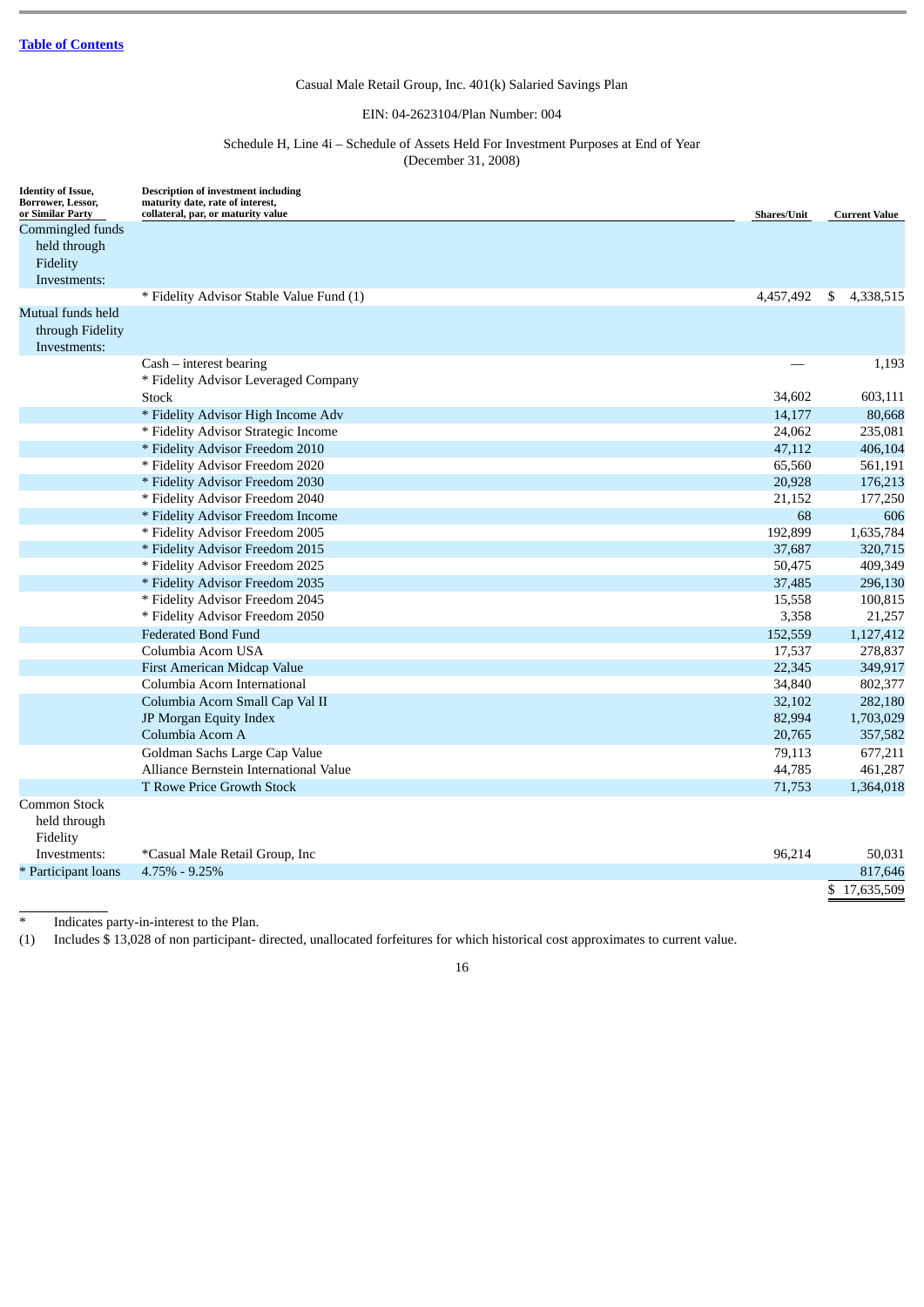## **Index to Exhibits**

- 23.1 Consent of Independent Registered Public Accounting Firm
- 23.2 Consent of Independent Registered Public Accounting Firm
- 32.1 Certification pursuant to 18 U.S.C. Section 1350, as adopted pursuant to Section 906 of the Sarbanes –Oxley Act of 2002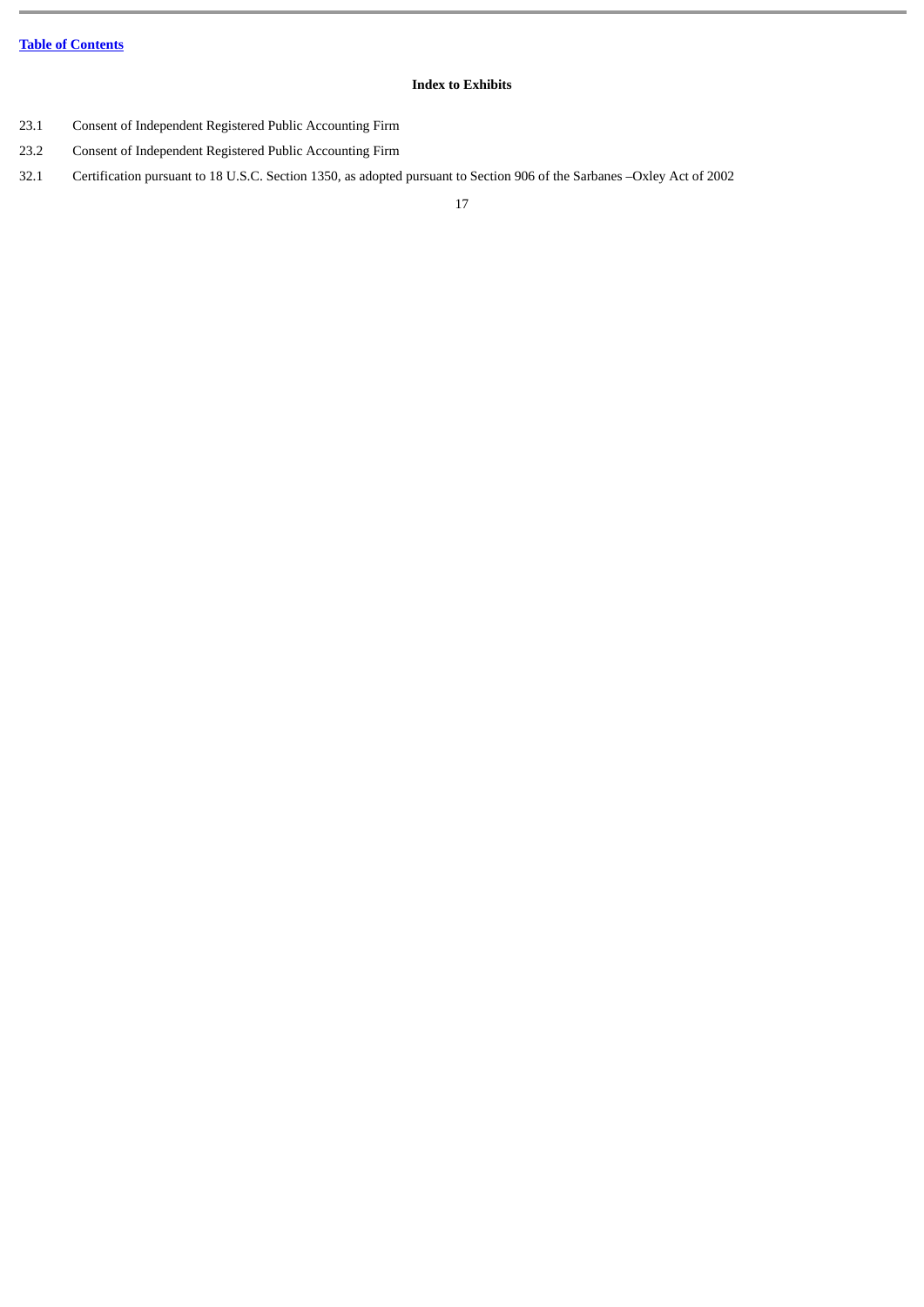## Signatures

*The Plan.* Pursuant to the requirements of the Securities Exchange Act of 1934, the trustees (or other persons who administer the employee benefit plan) have duly caused this annual report to be signed on its behalf by the undersigned hereunto duly authorized.

Casual Male Retail Group, Inc. 401(k) Salary Savings plan

By: /s/ Dennis R. Hernreich

Dennis R. Hernreich, Executive Vice President, Chief Financial Officer and Chief Operating Officer of Casual Male Retail Group, Inc., the Plan Administrator

June 29, 2009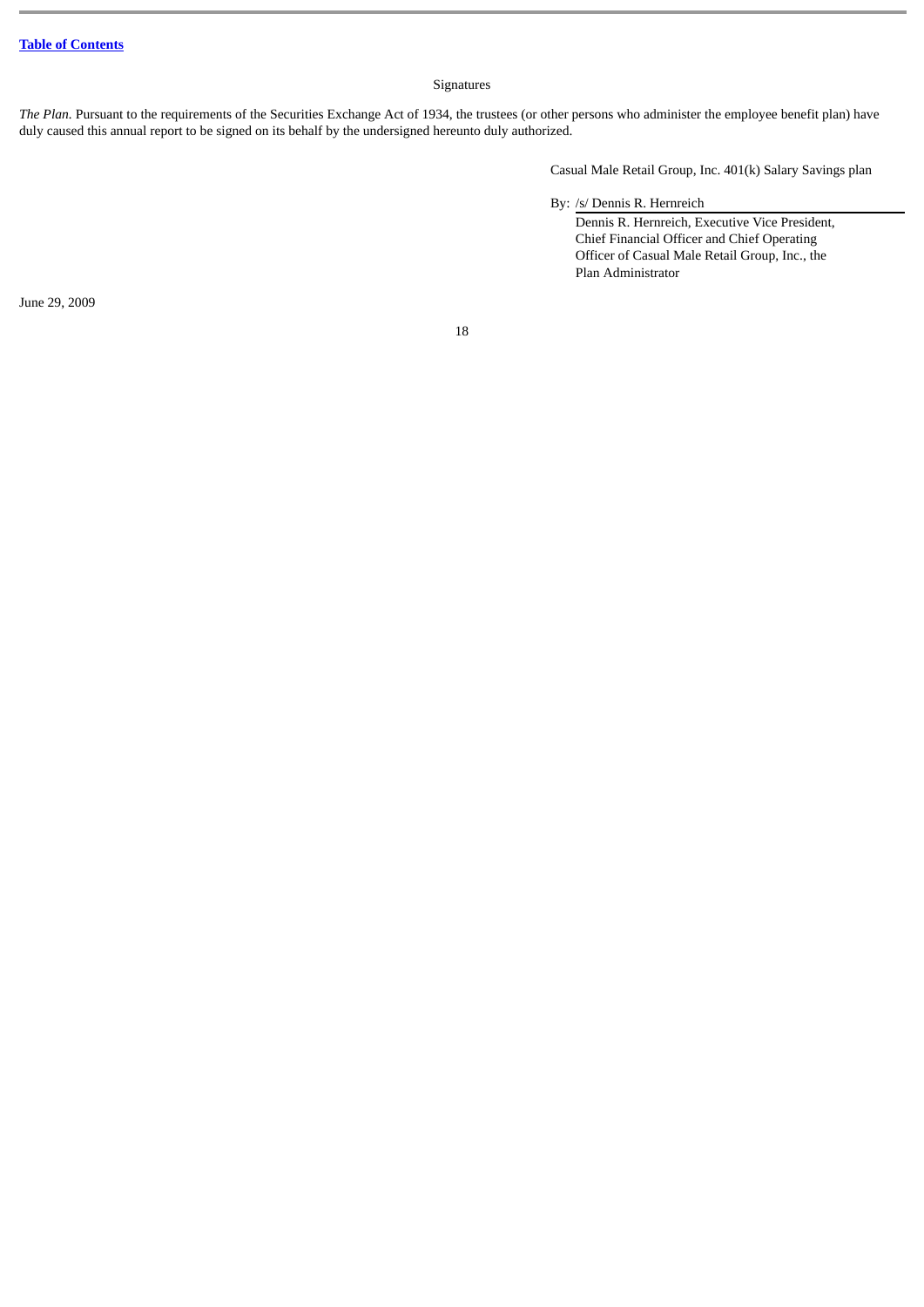## Consent of Independent Registered Public Accounting Firm

We consent to the incorporation by reference in the Registration Statement (Form S-8, Reg. No. 333-112218) of Casual Male Retail Group, Inc. of our report dated June 29, 2009, with respect to the financial statements and schedule of the Casual Male Retail Group, Inc. 401(k) Salaried Savings Plan included in this Annual Report (Form 11-K) for the year ended December 31, 2008.

> /s/ MHM Mahoney Cohen CPAs (The New York Practice of Mayer Hoffman McCann P.C.)

New York, New York June 29, 2009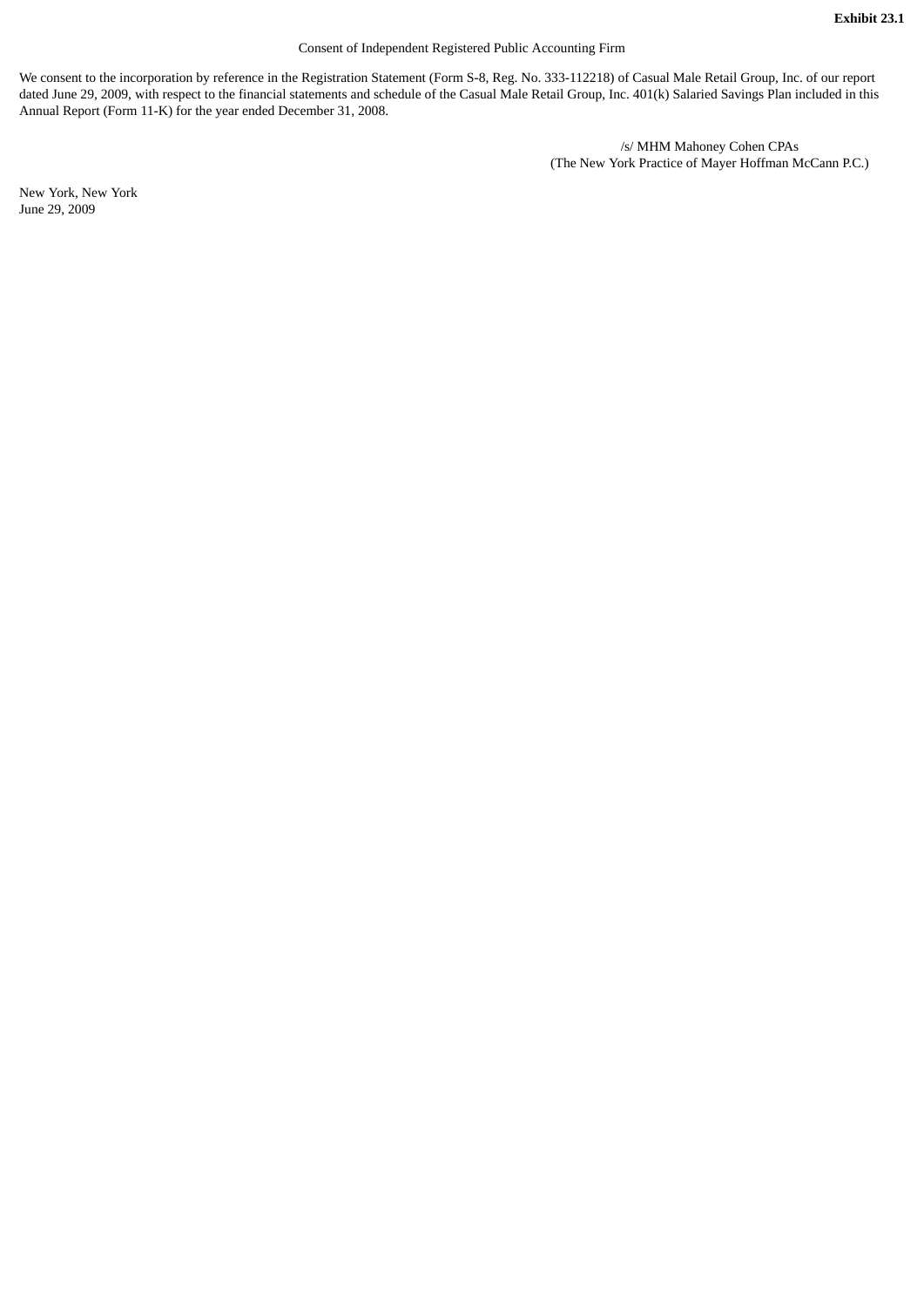## Consent of Independent Registered Public Accounting Firm

We consent to the incorporation by reference in the Registration Statement (Form S-8, Reg. No. 333-112218) of Casual Male Retail Group, Inc. of our report dated June 26, 2008, with respect to the statement of net assets available for benefits as of December 31, 2007 of the Casual Male Retail Group, Inc. 401(k) Salaried Savings Plan included in this Annual Report (Form 11-K) for the year ended December 31, 2008.

/s/ Mahoney Cohen & Company, CPA P.C.

New York, New York June 29, 2009